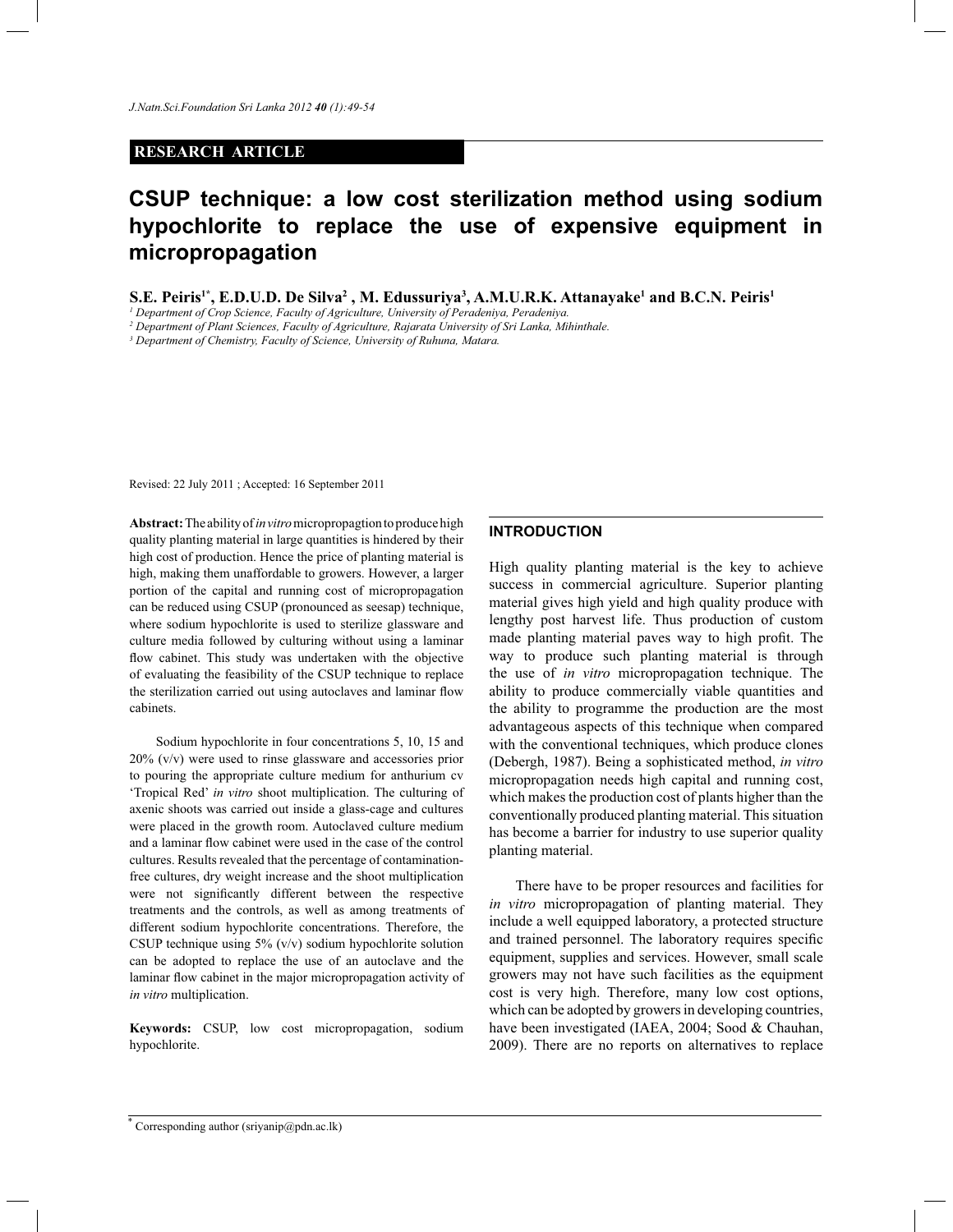the use of expensive equipment such as autoclaves and laminar flow cabinets in *in vitro* micropropagation. However, the CSUPW method, an alternative technique, which does not require the use of an autoclave and a laminar flow cabinet was developed (Peiris & Peiris, 1998) and used successfully for commercially important crops such as tomato, cucumber, bell pepper, chinese cabbage, *Momordica*, strawberry, pineapple, gerbera, carnation, Madonna lily, *Gypsophilla, Hosta*, *Dracaena, Syngonium*, orchid and anthurium (Peiris *et al.*,1999). However, when using this technique the composition of the solution used had to be changed due to unavailability of the chemicals used in CSUPW technique. Preliminary attempts, to find suitable chemical/s, which are available locally revealed that sterilizing glassware with a solution of sodium hypochlorite (known as household bleach) was successful and that culturing to produce axenic cultures can be carried out without the use of a laminar flow cabinet. This new method was named as the CSUP technique. When glassware is sterilized by rinsing with sodium hypochlorite solution and the culture medium is poured into the glassware, the medium becomes sterilized and even the transferring of axenic cultures can be performed without the use of a laminar flow cabinet. Hence the use of this method saves the capital cost by Rs. 1.5 – 2.0 Million, which will encourage entrepreneurs to have small-scale laboratories either as an extra income earner or develop their own varieties as in the case of orchid growers. This study was undertaken with the objective of evaluating the feasibility of the CSUP technique to replace the use of autoclave and the laminar flow cabinet used in *in vitro* micropropagation of plants to create an aseptic environment and culture media.

#### **METHODS AND MATERIALS**

The experiments were conducted in the Tissue Culture Laboratory, Department of Crop Science, Faculty of Agriculture, University of Peradeniya, Peradeniya.

*Explant materials: In vitro* micrpropagated *Anthurium andreanum* Lind. cv ' Tropical Red" shoots of 3 cm were used as explant material for this experiment. They were subcultured several times in hormone-free medium prior to use in the experiment so as to reduce the hormonal effects. Twenty (20) randomly selected shoots of uniform size were used in each treatment, which included 5 shoots per glass jar.

*Preparation of the sterilizing solution:* Four concentrations, 5, 10, 15, and 20% were prepared on volume to volume basis with distilled water using 5.02% sodium hypochlorite (Clorox™), commercially available bleach.

*CSUP Technique for Sterilization of glassware:* Glass jars were cleaned by washing with liquid soap (Teepol® - Lankem™), followed by rinsing with a disinfectant such as Dettol<sup>™</sup> and drying in an oven of 65  $°C$ . A plastic tray was rinsed with 5% sodium hypochlorite solution. Then the glass jars were immersed in 500 mL of the same solution, in a plastic bowl by placing them horizontally and rotated several times. Subsequently, the jars were placed upside down in the solution to immerse the rims in the solution and rotated several times to wash thoroughly. The jars were next placed upside down on the plastic tray and kept for 10 min. Lids of these jars were also rinsed by dipping in the same sodium hypochlorite solution and placed on the tray with the jars. Four jars and lids were rinsed using each concentration of sodium hypochlorite.

*Preparation and sterilization of the culture-growing medium:* Murashige and Skoog (MS) medium (1962) was used throughout the experiment. Full strength MS medium was supplemented with 3% sugar, 100 mg/L Myo-inositol, 0.5 mg/L benzyle amino purine (BAP) and  $15\%$  (v/v) coconut water. The pH of the medium was adjusted to 5.8. Phytagel (0.46% w/v) was added and boiled until the gel dissolved. The medium (30 mL each) was poured into glass jars, which were sterilized with sodium hypochlorite and covered with lids. This procedure was followed for all four treatments (4 sodium hypochlorite concentrations) except the control. For the control, the same quantity of culture medium with the same composition was poured into glass jars and autoclaved at a temperature of 121 ˚C and a pressure of  $1.05$  kg/cm<sup>2</sup> for 20 min.

*Establishment of cultures:* Establishment of cultures was carried out in a glass cage (90 x 90 x 60 cm) placed in a room, which was free from dust. The glass cage was wiped with 70% ethanol and a spirit lamp was lit 20 minutes prior to culturing. Five (05) randomly selected *in vitro* anthurium shoots of cv 'Tropical Red' with approximately the same weight were transferred on to the medium contained in each glass jar randomly, using four jars per treatment in all four treatments. Next the culture jars were covered with a clean sheet (not autoclaved) of cellophane. Culturing in the control treatment (autoclaved medium) was carried out in a laminar flow cabinet. All cultures were maintained at 23 -25 °C temperature under 16/8 h (day/night) photoperiod with a light intensity of approximately 1500 lux throughout the experiment. Jars were arranged according to a complete randomized design. There were four replicates for each treatment. Experiment was repeated three times.

*Observations:* Number of contamination free treatments, number of newly produced shoots per treatment, fresh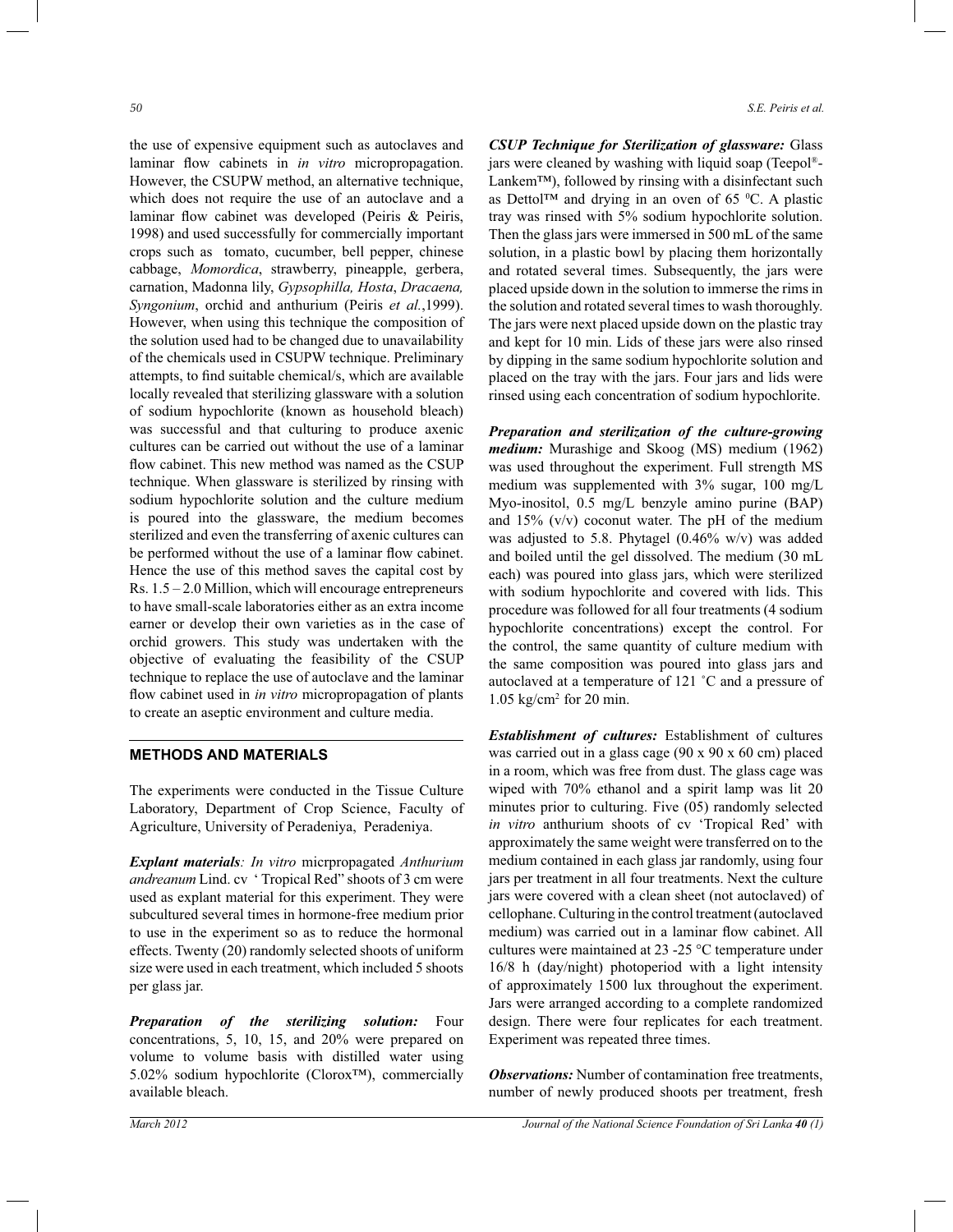weight of 5 plantlets in each treatment and the dry weight of shoots were recorded after 6 wks. Five plants from each treatment were randomly selected to measure the fresh weights and dry weights. Initial dry weights were calculated with oven drying (at  $60\degree\text{C}$ ) of a reference sample and then estimating the coefficient of drying.

*Data analysis:* Effect of different concentrations of sodium hypochlorite on the percentage of contamination free cultures were analyzed using Proc Probit procedure in SAS package. Dry weight increases were analyzed by one way ANOVA test with MINITAB. The effects on shoot development were analyzed by using Kruskal-Wallis test with MINITAB.

## **RESULTS**

## **Effects of the use of different concentrations of sodium hypochlorite solution for sterilization**

The percentage of contamination free cultures varied from 72 to 78 % in the four treatments with different concentrations of sodium hypochlorite. The autoclaved medium had 73% contamination free cultures. There was no significant difference ( $p$  > 0.05) in the percentages of contamination free cultures among treatments with different concentrations of sodium hypochlorite solution, and the autoclaved cultures where a laminar air flow cabinet was used to transfer cultures (Table 01). These results showed that the CSUP technique is as effective as the combination of autoclaving and the use of a laminar flow cabinet in creating an aseptic environment for plants to grow under *in vitro* conditions. The results also indicate that sodium hypochlorite concentrations 5, 10, 15 and 20% used in this study are equally effective in sterilizing the medium and the glass jars. Therefore, the lowest concentration can be used as a cost effective measure.

**Table 01:** Effect of sterilization using different sodium hypochlorite concentrations on contamination of cultures

| Treatment no.  | Sodium hypochlorite<br>concentration % | Contamination<br>free cultures $%$ |  |
|----------------|----------------------------------------|------------------------------------|--|
| 1              | Autoclaved (control)                   | 73                                 |  |
| $\overline{c}$ | 5                                      | 78                                 |  |
| 3              | 10                                     | 73                                 |  |
| 4              | 15                                     | 78                                 |  |
| 5              | 20                                     | 72                                 |  |
|                |                                        | $n = 20$                           |  |

*Journal of the National Science Foundation of Sri Lanka 40 (1)* March 2012

### **Effects of the use of different concentrations of sodium hypochlorite for sterilization on dry weight increase of shoots**

The highest dry weight gain was seen in the shoots, where sodium hypochlorite solution of  $10\%$  (v/v) concentration was used for sterilization (Figure 01). There was no significant difference in dry weight increase of shoots among treatments with different concentrations  $(p > 0.05)$ . Also there was no significant difference between the treatments and the control. As indicated by this study, the method of sterilization of the culture medium does not affect the plant growth. Though it is not significantly different, the results show that the dry weight gain is the lowest in the culture medium sterilized using the autoclave. Based on the results,  $5\%$  (v/v) sodium hypochlorite solution can be used effectively, for sterilization of culture medium in terms of overcoming contaminations and without affecting dry weight increase, since it reduces cost of production.



Figure 01: Dry weight increase of anthurium cv "Tropical Red" shoots where four sodium hypochlorite concentrations were used for sterilization

| Table 02: | Shoot multiplication of anthurium cv 'Tropical Red' |  |  |  |
|-----------|-----------------------------------------------------|--|--|--|
|           | using four sodium hypochlorite concentrations for   |  |  |  |
|           | sterilization                                       |  |  |  |
|           |                                                     |  |  |  |

| Treatment no.  | Sodium hypochlorite<br>concentration % | Number of shoots |
|----------------|----------------------------------------|------------------|
| 1              | Autoclaved (control)                   | 20.40            |
| $\overline{c}$ | 5                                      | 21.66            |
| 3              | 10                                     | 22.86            |
| 4              | 15                                     | 24.05            |
| 5              | 20                                     | 24.65            |
|                |                                        | $n = 20$         |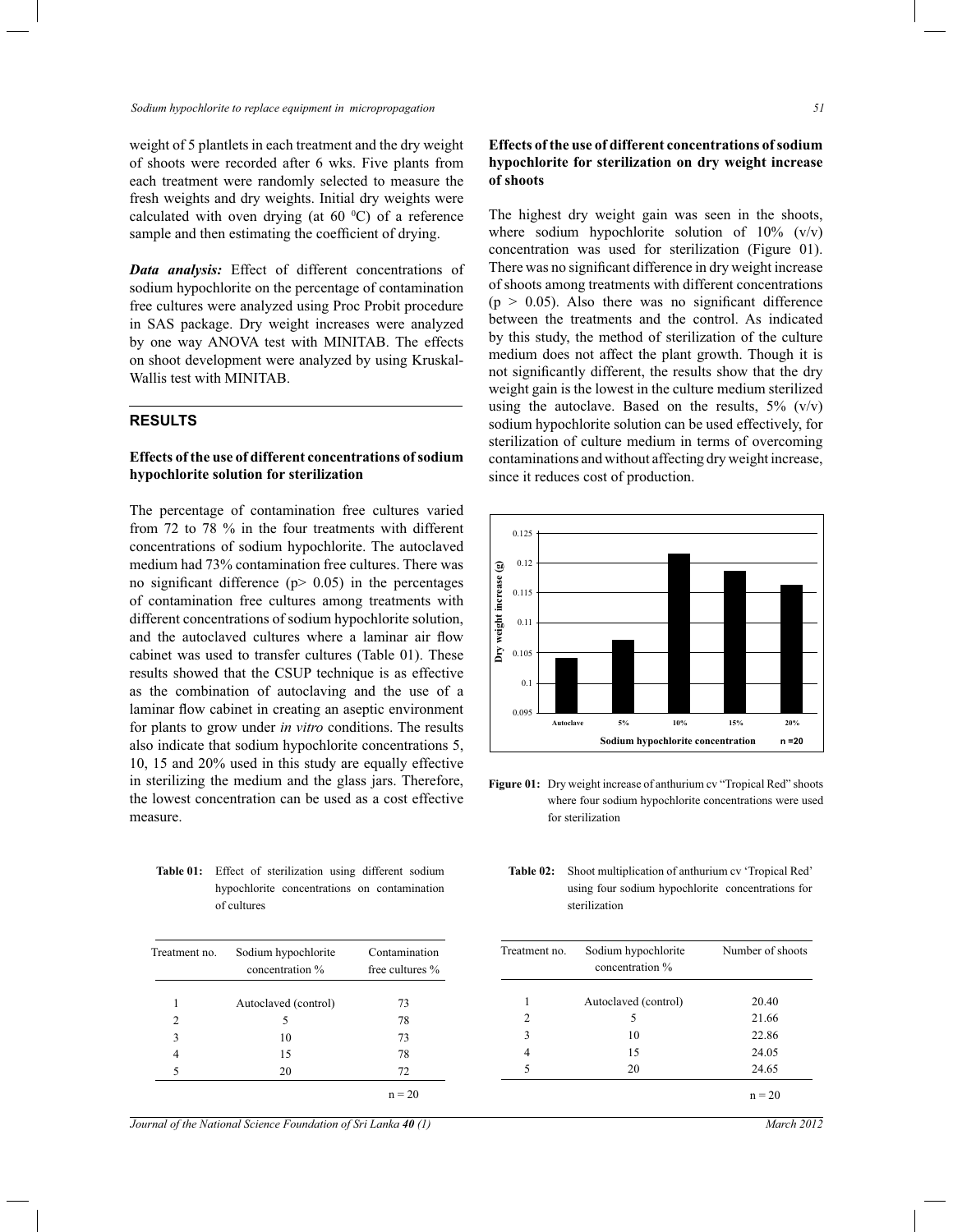## **Effect of the use of different concentrations of sodium hypochlorite for sterilization on formation of shoots**

Table 2 shows that the shoot cultured in each jar produced more than 20 shoots regardless of the concentration of sodium hypochlorite used for sterilization. The highest number of shoots (24.65) was observed in the jars sterilized with 20% (v/v) sodium hypochlorite. The analysis carried out by Kruskal-Wallis test with MINITAB shows that there is no significant difference between the treatments and the control ( $p > 0.05$ ) although the number of shoots increased with the use of increasing concentrations of sodium hypochlorite. It was found that, there was no correlation between shoot formation and the concentration of sodium hypochlorite solution used for sterilization. The lowest number of shoots was obsered in the control.

### **DISCUSSION**

The results of this study reveals that sodium hypochlorite solution even at a low concentration such as  $5\%$  (v/v) can result in an aseptic environment in the glass jar and culture medium. Once the glass jar is rinsed with sodium hypochlorite solution and allowed to drain for several minutes, it forms a thin chemical film on the inner surface of the jar. After the medium solidifies in the jar it is possible that a film may have also formed on the medium. Hence, there is a protective film of sodium hypochlorite preventing microorganism growth when they come in contact with the medium during the culturing process even in the absence of an aseptic environment created by the laminar flow cabinet. Furthermore, when the medium is disturbed by the cut end of the shoot during culturing, the solution may defuse into the medium around the shoot. Thus sodium hypochlorite solution covers the exposed surfaces preventing microorganism growth. Sodium hypochlorite degrades within a few days but as the jar is closed it remains aseptic. Due to quick degradation, sodium hypochlorite does not become toxic to tender shoots. Vitamin B and some plant growth hormones in the culture medium are heat labile and can degrade easily during autoclaving. In the CSUP technique, such undesirable effects can be avoided and due to quick degradation of sodium hypochlorite it does not affect the activity of hormones and vitamins. This may be the reason for the performance of shoot growth and multiplication in CSUP technique, which was not significantly different from the media sterilized through autoclaving in this study.

 Sodium hypochlorite is a universal disinfectant, which is pH sensitive, has a short shelf life when diluted,

is easily neutralized by organic material, is corrosive and is an oxidizing product. The commercial products of sodium hypochlorite normally contain 5.05% of NaOCl as the active ingredient. Sodium hypochlorite in water produces hypochlorous acid (HOCl) and hypochlorite ions (OCl- ) (Estrela *et al*., 2002). The molecular form of hypochlorous acid (HOCl) is the active form of bleach, which destroys microorganisms (Ushijima & Nakano, 1980). HOCl penetrates slimy layers, cell walls and protective layers of microorganisms and effectively kills pathogens as a result. The microorganisms will either die or suffer from reproductive failures (Leifert & Waites, 1994). Hypochlorite ion (OCl- ) is also an active form but very weak and slow to destroy microorganisms (*www. poolcenter.com/chlor.htm*.). HOCl is a neutral, much more reactive and stronger disinfectant than OCl- , as HOCl is split into hydrochloric acid (HCl) and atomic Oxygen (O). Oxygen is also a very powerful disinfectant (*www.lenntech.com*). Dust particles containing microorganisms get deposited on surfaces continuously. These microorganisms live several hours and die if a favourable growth medium is not found. During transfer of cultures they come in contact with culture media, which are rich in sources that encourage their vigorous growth. The dust particles that get deposited on sodium hypochlorite treated glass jars and the dust particles that fall onto the growth medium during culturing are destroyed by both HOCl and OCl- in the film of sodium hypochlorite formed on the inner wall of the glass jar in the CSUP technique.

 Deionized water should be used to prepare bleach solution in order to keep its strength as effective as possible, because the presence of transition metal (Cu, Fe and Ni) ions is known to catalyze the decomposition of liquid bleach, contributing to the loss of bleach strength and the formation of oxygen.

Temperatures around 25 to 30  $^{\circ}$ C increase the bleaching activity, however, temperatures above that may degrade the chemical. Relatively cold temperature reduces its activity and therefore the chemical can be stored in a refrigerator for several months.

 Although, the use of higher concentrations of sodium hypochlorite leads to lesser degrees of contamination of plant cultures, they can affect plant performances *in vitro*. This study reveals that  $5\%$  (v/v) sodium hypochlorite can be effectively used in *in vitro* micropropagation as an alternative to the use of the autoclave and the laminar flow cabinet. It is advisable for the beginners to tissue culture to use a higher concentration (10 or 15% v/v) and reduce it over time with experience. Although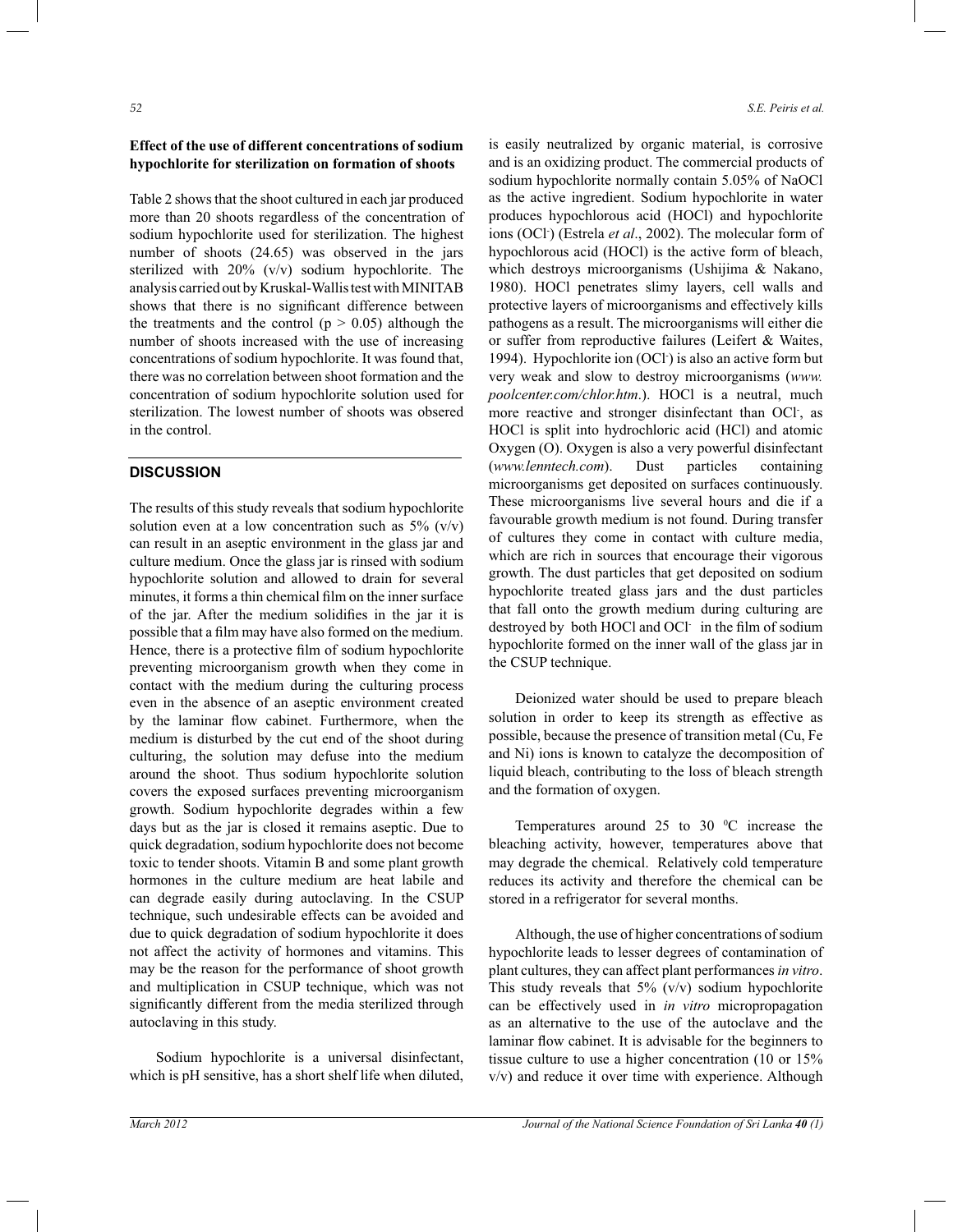**Table 03:** Cost comparison of conventional method with CSUP technique for preparation and handling of one liter (1L) of Murashige and Skoog (MS) medium (approximate calculation)

| Conventional tissue culture            | Cost (Rs.)   | CSUP technique                         | Cost (Rs.) |
|----------------------------------------|--------------|----------------------------------------|------------|
| Equipment:                             |              | Equipment:                             |            |
| Autoclave                              | 1500,000.00  | Hot plate                              | 600.00     |
| Laminar flow cabinet                   | 600,000.00   | Glass hood                             | 1200.00    |
| Microwave oven / oven                  | 40,000.00    | Spirit lamp                            | 150.00     |
| Steribead sterilizer                   | 50,000.00    | Culture jars                           | 250.00     |
| Culture jars                           | 250.00       | Plastic tray and cup                   | 150.00     |
| pH meter                               | 60,000.00    | pH meter                               | 60,000.00  |
| <b>Initial cost (except laboratory</b> |              | <b>Initial cost (except laboratory</b> |            |
| and other equipment)                   | 2,250,250.00 | and other equipment)                   | 62,350.00  |
| Consumables:                           |              | Consumables:                           |            |
| MS medium                              | 115.00       | Isopropyl alcohol                      | 90.00      |
| Agar                                   | 110.00       | MS medium                              | 115.00     |
| Electricity for autoclave              | 40.00        | Agar                                   | 110.00     |
| Electricity for laminar flow cabinet   | 60.00        | CSUP solution $(5\%)$                  | 12.50      |
| Electricity for steribead sterilizer   | 50.00        | Electricity for others                 | 50.00      |
| Electricity for others                 | 50.00        | Plant growth regulators                | 50.00      |
| Isopropyl alcohol                      | 90.00        | Miscellaneous                          | 100.00     |
| Plant growth regulators                | 50.00        |                                        |            |
| Miscellaneous                          | 100.00       |                                        |            |
| Cost for preparation of 1L medium      | 665.00       | Cost for preparation of 1L medium      | 527.50     |
| Total                                  | 2,250,915.00 | Total                                  | 62,877.50  |

this study concentrated on *in vitro* multiplication, this technique can also be applied to the pre-transplant stage as growth of the shoots are not affected. The CSUP technique was applied recently to regenerate anthurium plants *in vitro* using leaf pieces as the explant and it showed that lower concentrations, 5 and 10 % of sodium hypochlorite, produced successful results (*S.N. Dammullage*, *unpublished data*).

 CSUP method, in contrast to the conventional method, can save approximately 97% of the equipment cost (Table 03). This figure was derived at by replacing the minimal requirement of one autoclave and one laminar flow cabinet as the most expensive pieces of equipment for a tissue culture laboratory. Moreover, the ability to use the medium for culturing in the same day it is prepared, is another advantage.

 At present, CSUP technique is successfully carried out by one commercial grower, Ramya Horticulture Pvt. Ltd., Walpita (*Personal communication, 5th January*  *2011*) to produce anthurium planting material in large quantities and in several small scale laboratories. When sterilizing a large amount of glassware, 500 mL of diluted sodium hypochlorite solution can be used to rinse 50 glass jars, their lids and trays. As sodium hypochlorite is corrosive and emits chlorine gas, it is advisable to use a pair of gloves, a mask and a pair of safety glasses for the protection of the individuals undertaking the CSUP technique. If this technique is being used throughout the day it is recommended to use a fume hood or an exhaust fan to expel the chlorine gas.

#### **CONCLUSION**

The study reveals that the use of 5% (or higher) dilution of sodium hypochlorite, (common house hold bleaching solution) can effectively replace the use of two expensive pieces of equipment, the autoclave and the laminar flow cabinet, in *in vitro* multiplication of anthurium cv 'Tropical Red'.